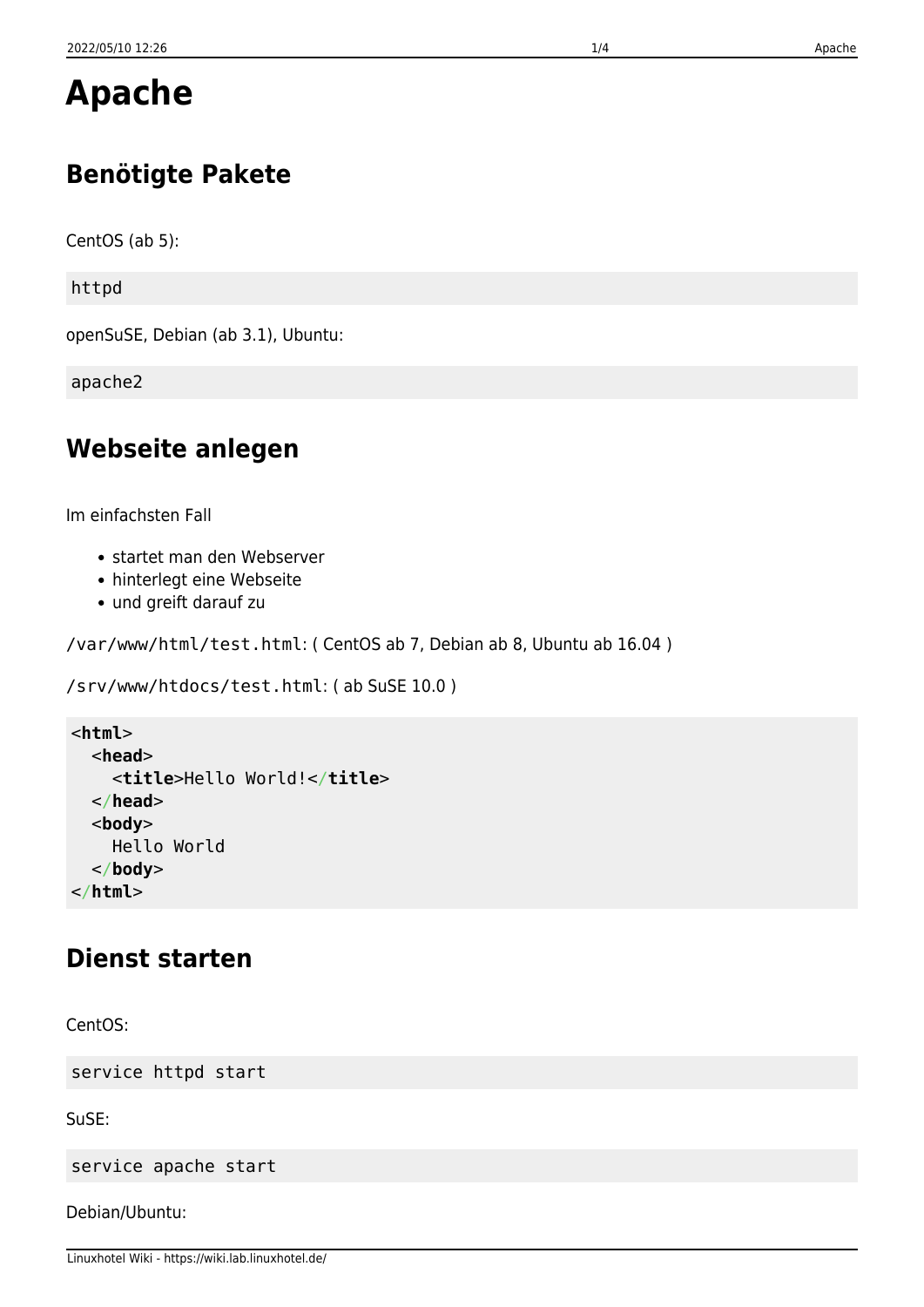service apache2 start

### **Testen**

**netcat / nc**

Debian, OpenSuSE:

netcat -Cv localhost 80

CentOS $<sup>1</sup>$ </sup>

nc -Cv localhost 80

```
GET http://localhost/test.html HTTP/1.1
Host: localhost
```
#### **telnet**

```
telnet localhost 80
GET http://localhost/test.html HTTP/1.1
Host: localhost
```
#### **wget**

wget -O - http://localhost/test.html

#### **curl**

curl http://localhost/test.html

#### **ab**

ab -n 1000 -c 100 http://localhost/test.html

#### **openSuSE (ab 11.4)**

ab2 -n 1000 -c 100 http://localhost/test.html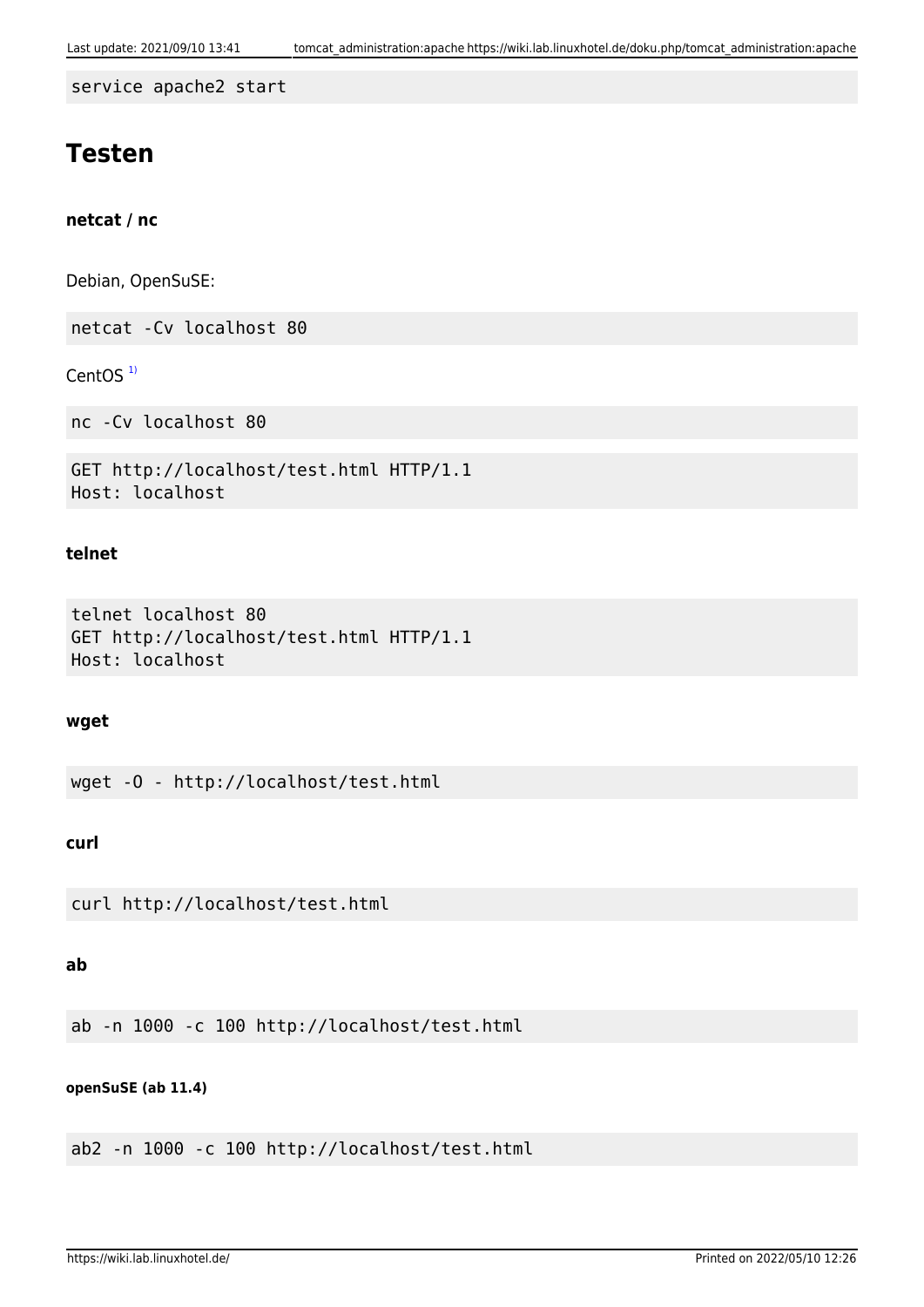**cgi Skript**

### **Konfiguration**

Debian (ab 8.0), Ubuntu (ab 16.04):

a2enmod cgi

### **Skript**

/usr/lib/cgi-bin/test : ( Debian 6.0, Ubuntu 16.04 )

/srv/www/cgi-bin/test : ( openSuSE 12.1 )

/var/www/cgi-bin/test : ( Centos ab 6 )

```
#!/bin/bash
echo -e 'Content-type: text/html\r\n'
echo
echo "<html>"
echo "<head><title>cgi Beispiel</title></head>"
echo "<br/>body>"
ps ax | sed 's/$/<br>/'
echo "</body>"
echo "</html>"
```
Debian, Ubuntu:

chmod +x /usr/lib/cgi-bin/test

SuSE:

chmod +x /srv/www/cgi-bin/test

CentOS:

chmod +x /var/www/cgi-bin/test

[http://localhost/cgi-bin/test](#page--1-0) im Browser aufrufen

[2\)](#page--1-0)